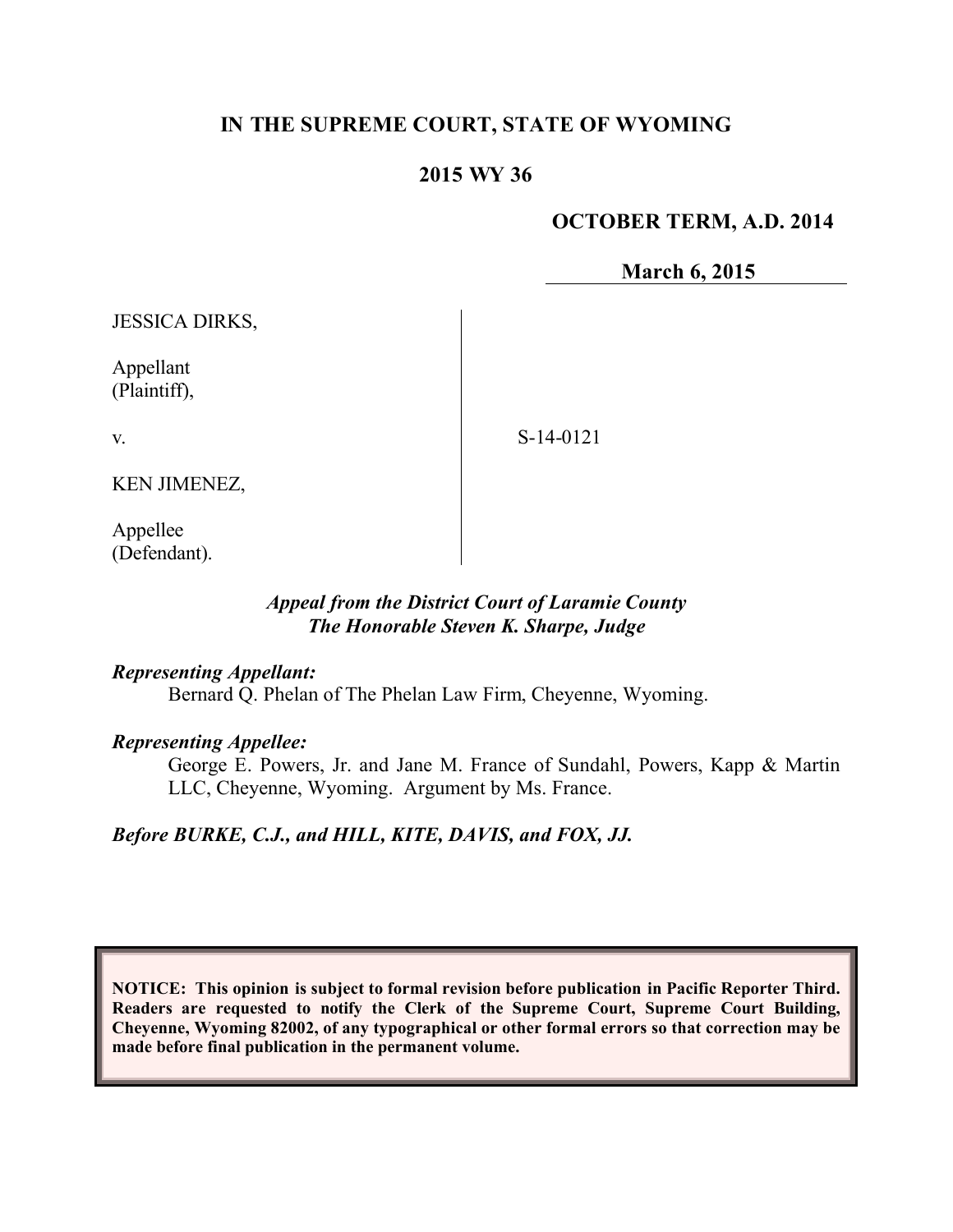### **FOX, Justice.**

[¶1] Jessica Dirks filed a complaint against Ken Jimenez, alleging she was injured when she was a passenger in a vehicle driven by Mr. Jimenez that left the road and rolled several times. Ms. Dirks served Mr. Jimenez under Wyoming's nonresident motorist statute by serving the Secretary of State and sending a copy by certified mail to the Rock Springs, Wyoming, address for Mr. Jimenez in the accident report, although she had obtained a more current address in discovery in a prior proceeding. She also notified the attorneys who had represented Mr. Jimenez in the prior proceeding. The district court found that Ms. Dirks failed to demonstrate due diligence in locating Mr. Jimenez and did not comply with the nonresident motorist statute, and it therefore quashed the attempted service and dismissed the case as untimely. We affirm.

### *ISSUES*

[¶2] 1. Ms. Dirks mailed notice of service to an address which she knew or should have known was no longer valid. Was the notice sufficient to satisfy the requirements of Wyoming's nonresident motorist statute?

2. Was notice of service on Mr. Jimenez's former attorney actual notice, sufficient to satisfy the requirements of Wyoming's nonresident motorist statute?

## *FACTS*

[¶3] Ms. Dirks filed her first complaint on April 25, 2012, alleging that she had been injured on April 26, 2008, when the vehicle driven by Mr. Jimenez, in which she was a passenger, left the road and rolled several times, causing her injury. In the course of that proceeding, Mr. Jimenez provided his Defendant's Rule 26 Disclosures which gave his address in Duluth, Minnesota. The action was dismissed without prejudice on October 11, 2012, by stipulation of the parties, "subject to potential refiling within one (1) year from the dismissal of this action pursuant to W.S. § 1-3-118."

[¶4] Ms. Dirks filed a new complaint seeking recovery for injuries she sustained in the 2008 accident on October 3, 2013. Her attorney filed an Affidavit Regarding Service Upon Secretary of State for a Person Outside the State of Wyoming; Mailing to the Last Known Address of the Defendant by Certified Mail, pursuant to Wyo. Stat. Ann. § 1-6- 301 (LexisNexis 2013), in which he stated that he filed the complaint and summons with the Secretary of State, and sent a copy by certified mail to Mr. Jimenez at his last known address. That address, in Rock Springs, Wyoming, was the address for Mr. Jimenez on the 2008 Investigator's Traffic Crash Report. The attorney's affidavit also stated that a copy of the complaint, summons, and affidavit had been sent to the attorneys who had represented Mr. Jimenez in the first proceeding.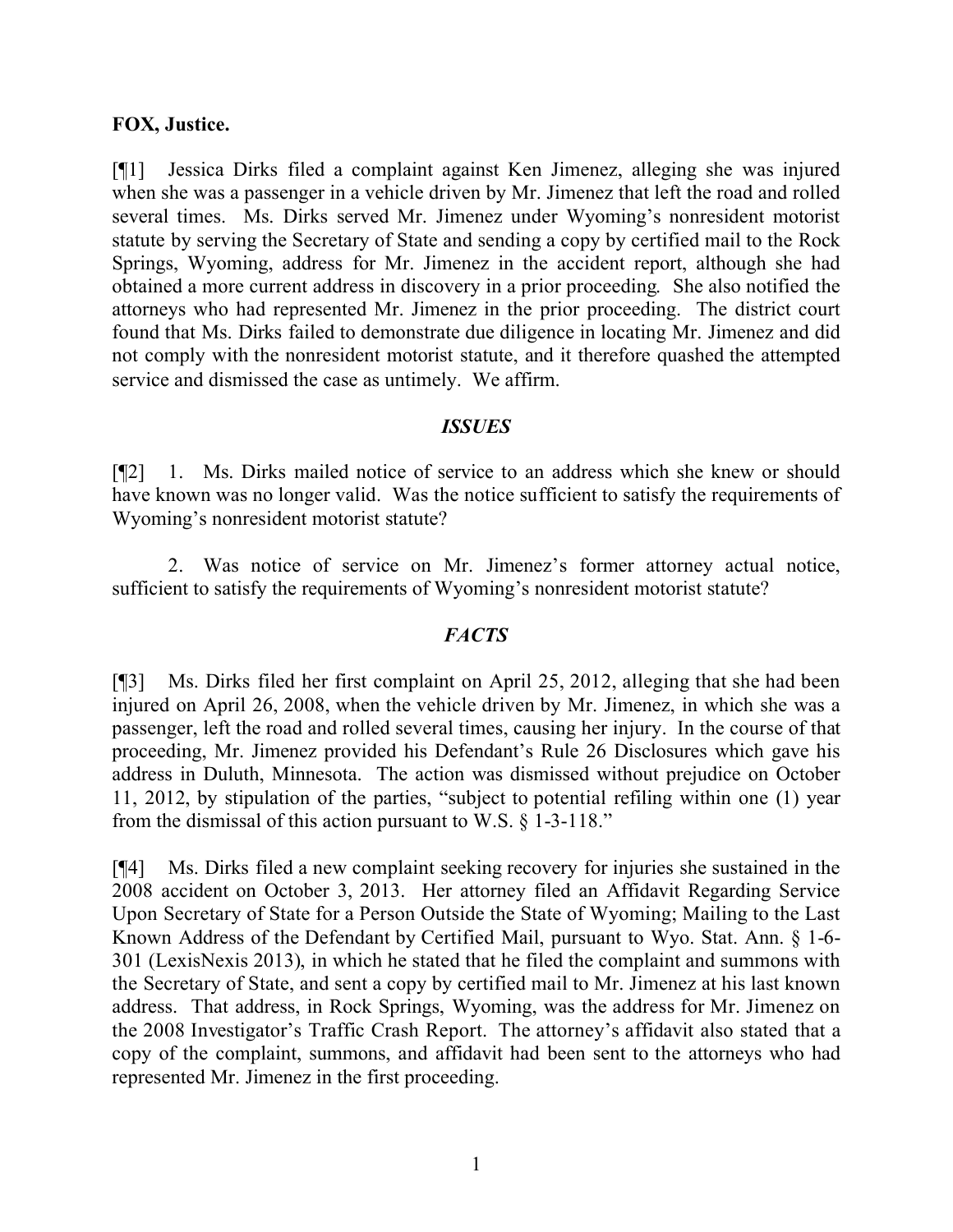[¶5] The same attorneys entered their appearance on behalf of Mr. Jimenez in the second action, and filed their Motion to Quash Service for Lack of Jurisdiction Due to Insufficiency of Process, Insufficiency of Service of Process and Motion to Dismiss for Failure to State a Claim Upon Which Relief Can be Granted. The district court agreed that Ms. Dirks had not exercised due diligence in attempting to locate Mr. Jimenez, as required by Wyo. Stat. Ann. § 1-6-301 and *Colley v. Dyer*, 821 P.2d 565, 567 (Wyo. 1991), and it ordered that the attempted service be quashed and the case dismissed as untimely. $\frac{1}{1}$ 

[¶6] Ms. Dirks timely filed this appeal.

## *DISCUSSION*

[¶7] We review a district court's decision to grant a motion to dismiss *de novo*. *Courtenay C. & Lucy Patten Davis Found. v. Colo. State Univ. Research Found.*, 2014 WY 32, ¶ 13, 320 P.3d 1115, 1118 (Wyo. 2014) (citing *Ridgerunner, LLC v. Meisinger*, 2013 WY 31, ¶ 10, 297 P.3d 110, 114 (Wyo. 2013)). Where the facts of service are not in dispute, the issue of adequate service of process is a matter of law and is reviewed *de novo. Rosty v. Skaj*, 2012 WY 28, ¶ 22, 272 P.3d 947, 955 (Wyo. 2012) (citing *Hoke v. Motel 6 Jackson*, 2006 WY 38, ¶ 6, 131 P.3d 369, 373 (Wyo. 2006)).

[¶8] Wyo. Stat. Ann. § 1-6-301(a) (LexisNexis 2013) provides for service of process on nonresident motorists.

> Service shall be made by serving a copy of the process upon the secretary of state or by filing such copy in his office, together with payment of a fee of three dollars (\$3.00). Within ten (10) days after the date of service, notice of such service and a copy of the process shall be served upon the defendant or his personal representative either personally or by certified mail addressed to the last known address of the defendant or his personal representative. The plaintiff shall file with the clerk of the court in which the action is brought an affidavit that he has complied with such requirement.

[¶9] Our rules of statutory construction require us to determine the legislature's intent.

<sup>&</sup>lt;sup>1</sup> The reason for the dismissal was that because service had not been accomplished within 60 days of filing the Complaint, the action could not be deemed commenced on the date the Complaint was filed, W.R.C.P. 3(b), and therefore no action was filed within the limitations period.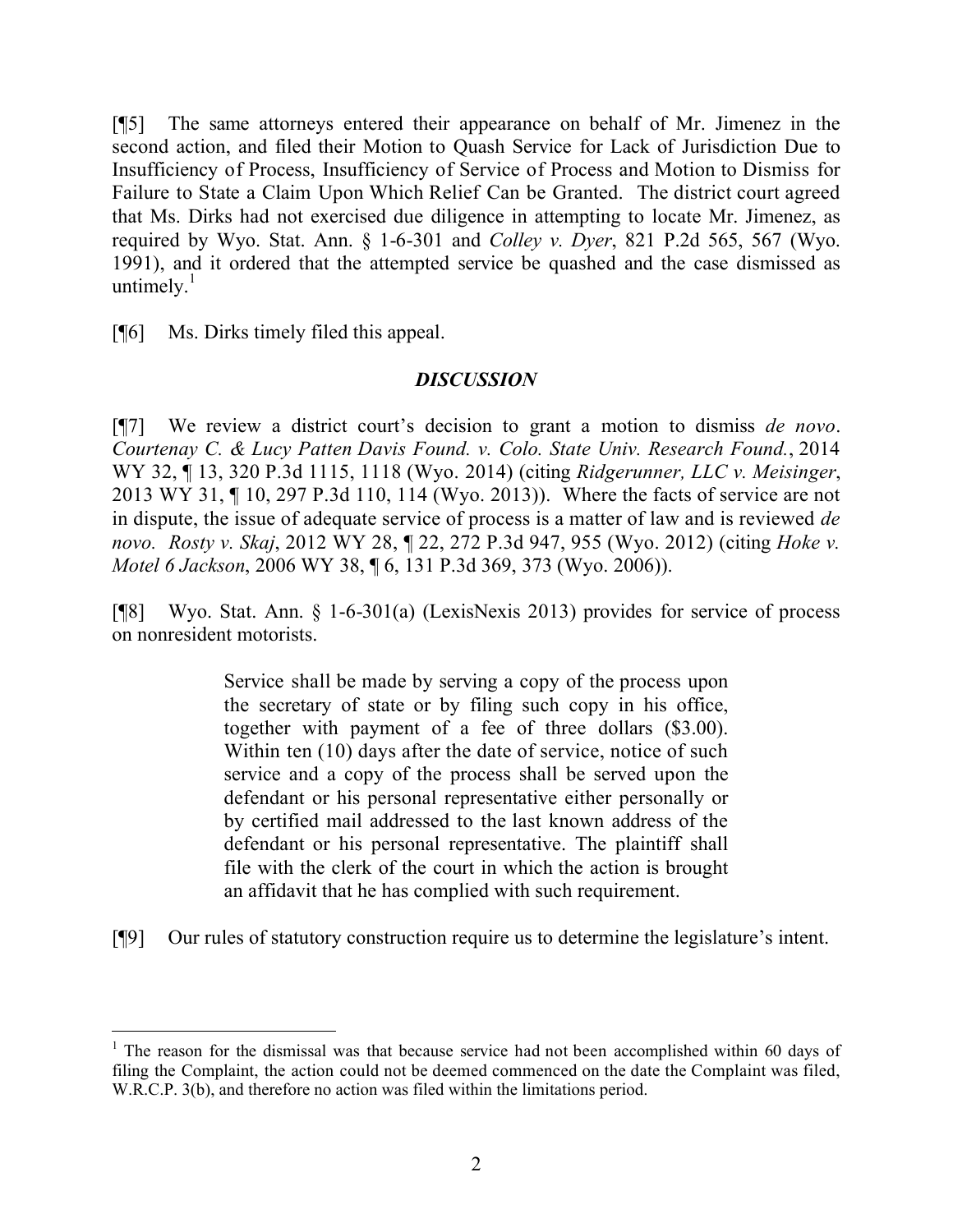We begin by making an inquiry respecting the ordinary and obvious meaning of the words employed according to their arrangement and connection. We construe the statute as a whole, giving effect to every word, clause, and sentence, and we construe all parts of the statute *in pari materia.* When a statute is sufficiently clear and unambiguous, we give effect to the plain and ordinary meaning of the words and do not resort to the rules of statutory construction.

*Thomas v. Sumner*, 2015 WY 7, ¶ 31, 341 P.3d 390, 399 (Wyo. 2015) (quoting *MF v. State*, 2013 WY 104, ¶ 8, 308 P.3d 854, 857 (Wyo. 2013)).

## *I. Ms. Dirks mailed notice of service to an address which she knew or should have known was no longer valid. Was the notice sufficient to satisfy the requirements of Wyoming's nonresident motorist statute?*

[¶10] Because they are in derogation of the common law, we strictly construe nonresident service of process statutes:

> [E]ach step is jurisdictional and a condition precedent to completion of service of process upon a nonresident defendant. The duty to show compliance with a substituted service statute rests with the plaintiff attempting such service. The attorney for a litigant is responsible for strict compliance with the rules and statutes authorizing substituted service.

*Gookin v. State Farm Fire & Cas. Ins. Co.*, 826 P.2d 229, 234-35 (Wyo. 1992) (citations omitted); *see also Midway Oil Corp. v. Guess*, 714 P.2d 339, 342 (Wyo. 1986) ("Since the service of process is the basis upon which jurisdiction is obtained, this court and current law have frequently enunciated the rule that strict compliance with the statute is required."); *In Interest of DG*, 825 P.2d 369, 375 (Wyo. 1992); *In re Estate of Lonquest*, 526 P.2d 994, 998 (Wyo. 1974); *Pease Bros., Inc. v. Am. Pipe & Supply Co.,* 522 P.2d 996, 1003 (Wyo. 1974).

[¶11] As a threshold matter, we have required "that a diligent effort be made to locate an absent defendant before means of substitute service become available[.]" *Colley*, 821 P.2d at 567. We described that due diligence standard as

> that which is reasonable under the circumstances and not all possible diligence which may be conceived. Nor is it that diligence which stops just short of the place where if it were continued might reasonably be expected to uncover an address . . . of the person on whom service is sought. . . . Due diligence must be tailored to fit the circumstances of each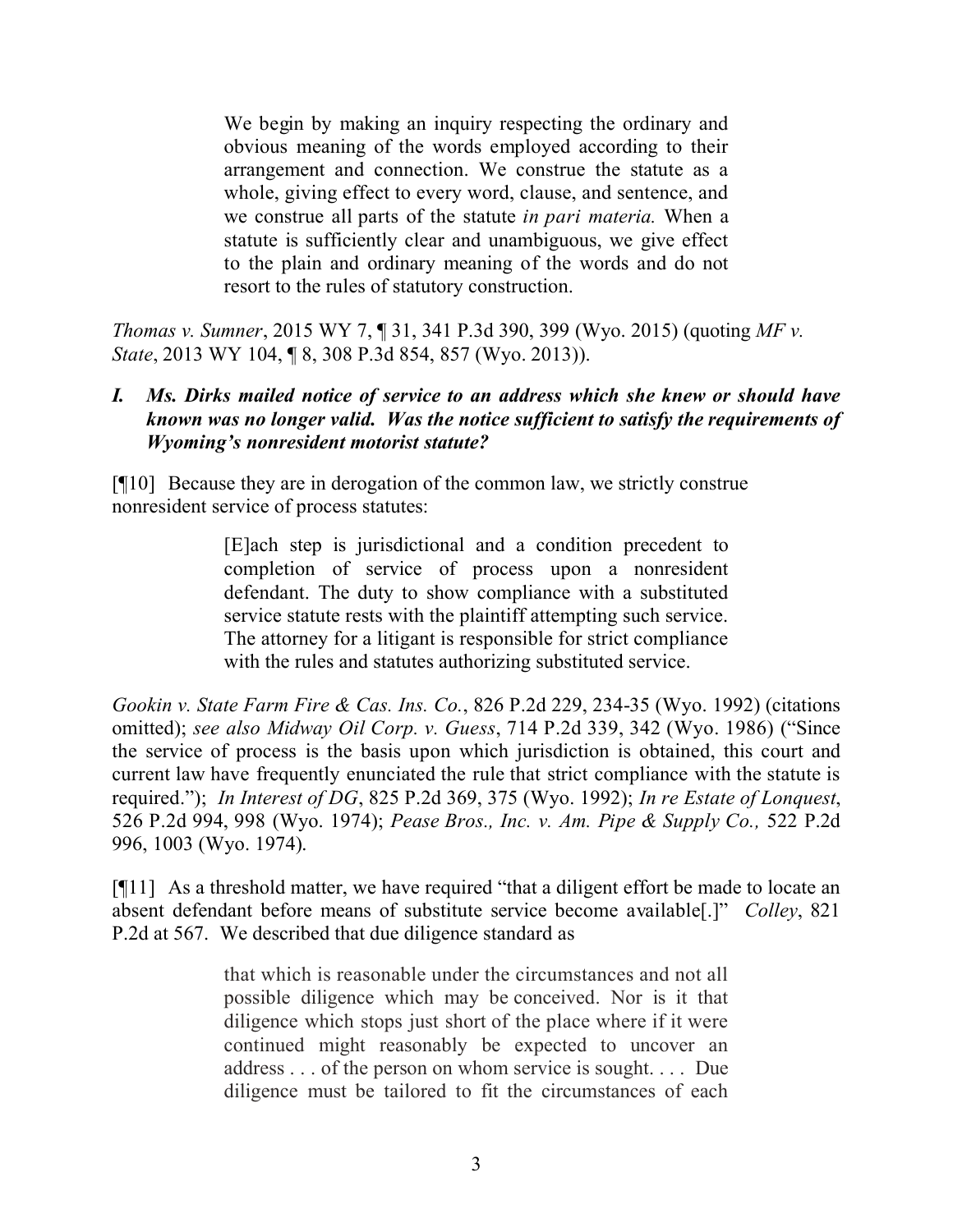case. It is that diligence which is appropriate to accomplish the end sought and which is reasonably calculated to do so.

*Id.* at 568 (quoting *Carlson v. Bos*, 740 P.2d 1269, 1277 n.13 (Utah 1987)).

[¶12] Mr. Jimenez's last known address was in Duluth, Minnesota, and Ms. Dirks did not send the copy of the summons and complaint there. As the district court found, Ms. Dirks' counsel made no further effort to locate Mr. Jimenez:

> [Ms. Dirks'] counsel stated that he did not contact [Mr. Jimenez's] counsel in the previously dismissed suit . . . regarding acceptance of service or to inquire about [Mr. Jimenez's] whereabouts. [Ms. Dirks] did not hire an investigator to aid in locating [Mr. Jimenez] for service of process. [Ms. Dirks] did not review the discovery responses exchanged in [the previously dismissed] suit, which contained a newer address for [Mr. Jimenez] than the one contained in the Investigator's Traffic Crash Report. Plaintiff did not search for [Mr. Jimenez] via a computer or Internet search to obtain a current address before attempting service under Wyo. Stat. Ann. § 1-6-301.

[¶13] We do not suggest that this list of efforts to locate a defendant is required in every case; indeed, in most cases the address in the Investigator's Traffic Crash Report can be reasonably relied upon. Here, however, given the information in Ms. Dirks' possession of a more recent address and the extended passage of time, it was reasonable under the circumstance for her to have attempted at least one of these search efforts to locate Mr. Jimenez.

[¶14] Ms. Dirks failed to make the initial determination whether substituted service was justified. She sent notice of service to Mr. Jimenez at a Rock Springs, Wyoming, address, which raises the question whether any diligent effort was made to determine if the use of the statute for service on "nonresident" motorists was appropriate in the first place. Further, she did not send the notice to Mr. Jimenez's last known address. She failed to exercise due diligence to find any address more current than the one in the 2008 report.<sup>2</sup> Diligence under the circumstances would have included some effort to locate

<sup>&</sup>lt;sup>2</sup> In *Colley*, we suggested that "a party may rely upon the address given to the investigating authorities," and held that reliance on the address in the accident report which contained the trailer park address but not the space number was reasonable. *Colley*, 821 P.2d at 569 n.5. That statement pertained to the precision of the address, and not to the reasonableness of relying solely on the accident report address. The *Colley*  court also explained that due diligence requires "more than a simple ascertainment of the last known address. . . . This necessarily involves an attempt to develop and exhaust leads which a person normally leaves behind in the course of living." *Id.* at 568.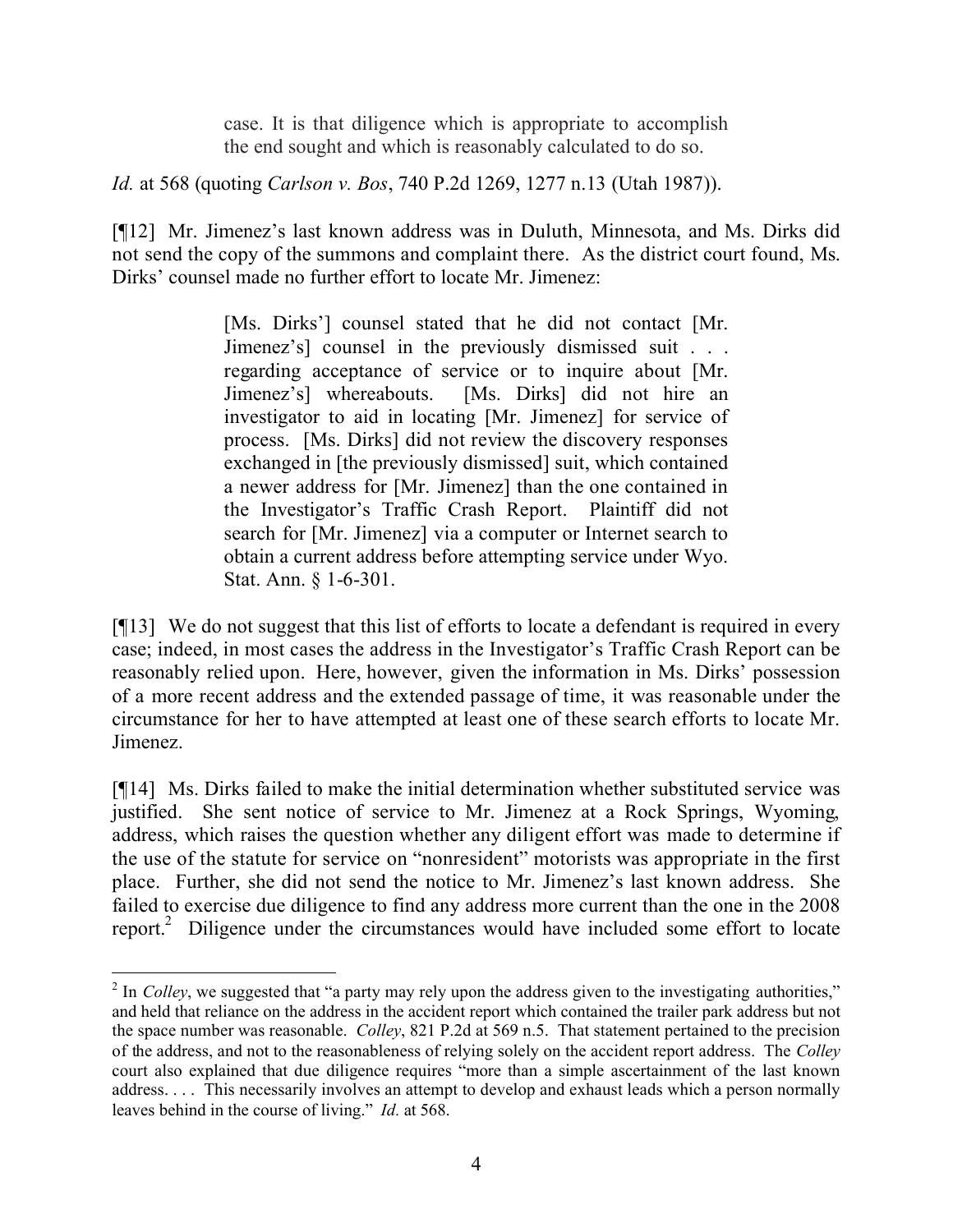Mr. Jimenez, including examining discovery documents in her possession. Here, no such effort was demonstrated.

[¶15] We hold that Ms. Dirks' use of Wyo. Stat. Ann. § 1-6-301 and attempted notice of the suit to Mr. Jimenez at the Rock Springs address did not satisfy the statutory requirements.

# *II. Was notice of service on Mr. Jimenez's former attorney actual notice, sufficient to satisfy the requirements of Wyoming's nonresident motorist statute?*

[¶16] Ms. Dirks also mailed a copy of the complaint and summons to the attorneys who had represented Mr. Jimenez in the first action, and who later entered an appearance on his behalf in the second action. They obviously had notice of the action, and presumably had Mr. Jimenez's authorization to appear on his behalf. *See* Wyo. R. Prof. Conduct 1.2, 1.4.

[¶17] Ms. Dirks argued that these facts support a finding that Mr. Jimenez received actual notice of the action against him, $3$  which suffices to satisfy the due process standard of service "reasonably calculated" to reach the defendant, citing *Mullane v. Central Hanover Bank & Trust Co.*, 339 U.S. 306, 70 S.Ct. 652, 94 L.Ed 865 (1950). We do not address the constitutional argument because we resolve this case on statutory grounds. *Wilson v. Bd. of Cnty. Comm'rs of Cnty. of Teton*, 2007 WY 42, ¶ 14, 153 P.3d 917, 922 (Wyo. 2007) (discussing "the principle that we will not address constitutional issues if we are able to resolve the case on other grounds").

[¶18] Our rules of civil procedure provide a mechanism for early resolution of a defense of insufficient process or service of process.<sup>4</sup> W.R.C.P. 12(b)(4) and (5) allow the defenses of insufficiency of process and insufficiency of service of process to be made by motion. W.R.C.P. 12(h)(1)(B) provides that those defenses are waived if they are "neither made by motion under this rule nor included in a responsive pleading or an amendment thereof[.]" Mr. Jimenez did exactly as the rule provides and filed Defendant's Motion to Quash Service for Lack of Jurisdiction Due to Insufficiency of Process, Insufficiency of Service of Process and Motion to Dismiss for Failure to State a Claim Upon Which Relief Can be Granted. It would entirely defeat the purpose of these provisions of Rule 12 to find that his ability to file that motion was evidence of actual notice which deprived him of the defense.

 <sup>3</sup> Ms. Dirks makes no argument that service on Mr. Jimenez's former or future attorneys complies with express service requirements. Indeed, we have stated that "[s]ervice upon a person not authorized to act as such agent for process is not compliance with the fundamental or basic requirements of [W.R.C.P. 4]." *Bryant v. Wybro Fed. Credit Union*, 544 P.2d 1010, 1012 (Wyo. 1976).

<sup>4</sup> "Court rules have the force and effect of law and are construed in the same manner as statutes." *Paxton Res., L.L.C. v. Brannaman*, 2004 WY 93, ¶ 16, 95 P.3d 796, 801 (Wyo. 2004).